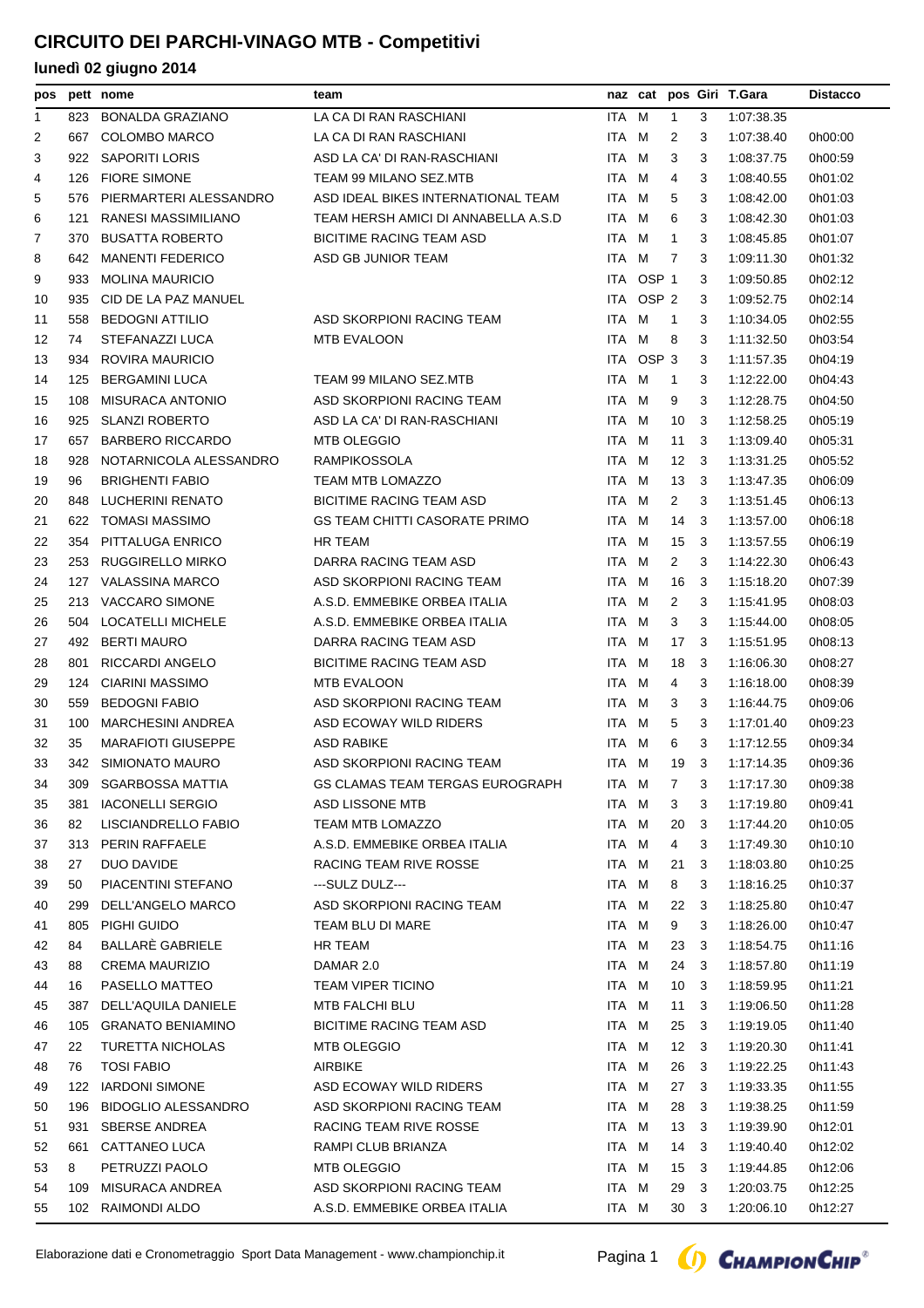| pos |     | pett nome                    | team                                       |       |           |                |     | naz cat pos Giri T.Gara | <b>Distacco</b> |
|-----|-----|------------------------------|--------------------------------------------|-------|-----------|----------------|-----|-------------------------|-----------------|
| 56  | 43  | <b>MARMORALE MASSIMO</b>     | MTB BENINI NOVARA                          | ITA M |           | 31             | 3   | 1:20:36.70              | 0h12:58         |
| 57  | 341 | CAVALLO ALESSANDRO           | <b>BICITIME RACING TEAM ASD</b>            | ITA M |           | 32             | 3   | 1:20:43.85              | 0h13:05         |
| 58  | 63  | DI MANNA VINCENZINO          | TEAM MTB LOMAZZO                           | ITA M |           | 33             | 3   | 1:20:58.80              | 0h13:20         |
| 59  | 375 | <b>GUERINI ANDREA</b>        | <b>BICITIME RACING TEAM ASD</b>            | ITA M |           | 34             | 3   | 1:21:11.30              | 0h13:32         |
| 60  | 10  | PIOTTI SILVIO                | <b>HR TEAM</b>                             | ITA M |           | 5              | 3   | 1:21:20.05              | 0h13:41         |
| 61  | 943 | <b>CERVELLIN FABIO</b>       | <b>GC CAMPO DEI FIORI EFFEGI BICISPORT</b> | ITA M |           | 35             | 3   | 1:21:25.60              | 0h13:47         |
| 62  | 507 | <b>RICCI MARCO</b>           | TEAM MTB BEE AND BIKE-BREGNANO             | ITA M |           | 16             | 3   | 1:21:30.50              | 0h13:52         |
| 63  | 73  | CRUSCO ATTILIO               | <b>TEAM MTB LOMAZZO</b>                    | ITA M |           | 36             | 3   | 1:21:38.70              | 0h14:00         |
| 64  | 583 | CONFORTI ALESSANDRO          | <b>TEAM MTB LOMAZZO</b>                    | ITA   | M         | 17             | -3  | 1:21:48.35              | 0h14:10         |
| 65  | 86  | <b>COLOMBO CARLO</b>         | <b>AIRBIKE</b>                             | ITA M |           | 6              | 3   | 1:22:02.15              | 0h14:23         |
| 66  | 44  | <b>TREZZI ALBERTO</b>        | <b>MTB EVALOON</b>                         | ITA M |           | 18             | 3   | 1:22:02.50              | 0h14:24         |
| 67  | 123 | <b>MAPELLI MARCO</b>         | <b>TEAM SPREAFICO VELO PLUS</b>            | ITA M |           | 37             | 3   | 1:22:02.85              | 0h14:24         |
| 68  | 68  | <b>MILANI RICCARDO</b>       | DARRA RACING TEAM ASD                      | ITA M |           | $\overline{7}$ | 3   | 1:22:26.40              | 0h14:48         |
| 69  | 391 | CIULLA SILVESTRO             | ASD NEWSCICLISMO.COM                       | ITA M |           | 38             | 3   | 1:22:26.40              | 0h14:48         |
| 70  | 301 | <b>BRUSTIA DANIELE</b>       | <b>GS CICLI BATTISTELLA</b>                | ITA.  | M         | 19             | 3   | 1:22:53.75              | 0h15:15         |
| 71  | 243 | <b>SGARBI STEFANO</b>        | <b>GS NEW BIKE ASD</b>                     | ITA M |           | 39             | 3   | 1:22:54.90              | 0h15:16         |
| 72  | 346 | <b>SCALA ANDREA</b>          | <b>TEAM VIPER TICINO</b>                   | ITA M |           | 20             | 3   | 1:22:56.25              | 0h15:17         |
| 73  | 311 | CASAZZA DIEGO                | ASD SKORPIONI RACING TEAM                  | ITA M |           | 4              | 3   | 1:22:57.45              | 0h15:19         |
| 74  | 80  | LIONELLO MANUELE             | <b>FORUM RACING TEAM</b>                   | ITA M |           | 21             | 3   | 1:22:57.60              | 0h15:19         |
| 75  | 116 | <b>BANFI STEFANO</b>         | ASD SKORPIONI RACING TEAM                  | ITA M |           | 8              | 3   | 1:22:59.10              | 0h15:20         |
| 76  | 64  | <b>MILANATO VALERIO</b>      | TEAM MTB LOMAZZO                           | ITA.  | M         | 40             | 3   | 1:23:44.95              | 0h16:06         |
| 77  | 938 | <b>MASSETTI DIEGO</b>        | <b>MTB BENINI NOVARA</b>                   | ITA M |           | 41             | 3   | 1:23:48.10              | 0h16:09         |
| 78  | 39  | <b>MASSARENTI MARCO</b>      | <b>MTB OLEGGIO</b>                         | ITA M |           | 42             | -3  | 1:23:54.50              | 0h16:16         |
| 79  | 361 | <b>BOSI VINCENZO</b>         | ASD SKORPIONI RACING TEAM                  | ITA M |           | 43             | 3   | 1:24:03.55              | 0h16:25         |
| 80  | 9   | <b>MARRADI ALESSIO</b>       | <b>GEMINI TEAM</b>                         | ITA M |           | 44             | 3   | 1:24:13.40              | 0h16:35         |
| 81  | 439 | <b>MELIS BENITO</b>          | MTB FALCHI BLU                             | ITA M |           | 45             | 3   | 1:24:13.70              | 0h16:35         |
|     |     | <b>QUERCIOLI GABRIELE</b>    |                                            | ITA   |           |                | 3   |                         | 0h16:35         |
| 82  | 951 |                              |                                            |       | м         | 46             |     | 1:24:14.15              |                 |
| 83  | 103 | <b>BRILLO SERGIO</b>         | <b>AIRBIKE</b>                             | ITA M |           | 9              | 3   | 1.24.14.45              | 0h16:36         |
| 84  | 668 | COLOMBO ALESSANDRO           | KTM PROTEK TORREVILLA MTB ASD              | ITA M |           | 47             | 3   | 1:24:18.30              | 0h16:39         |
| 85  | 944 | <b>SBARRA GIANLUCA</b>       | ASD LISSONE MTB                            | ITA M |           | 10             | 3   | 1:24:21.35              | 0h16:43         |
| 86  | 411 | <b>RUOCCO SIMONE</b>         | <b>BICITIME RACING TEAM ASD</b>            | ITA M |           | 22             | -3  | 1:24:24.10              | 0h16:45         |
| 87  | 55  | <b>BRUGALI GIUSEPPE</b>      | <b>BORGA CYCLES TEAM</b>                   | ITA M |           | 48             | -3  | 1:24:31.75              | 0h16:53         |
| 88  |     | 812 BENETEL MARCO            | RACING TEAM RIVE ROSSE                     | ITA M |           | 49             | -3  | 1:24:38.10              | 0h16.59         |
| 89  |     | 202 MORANDI LORENZO          | ASD ALL4CYCLING-BDC-FORUM TEAM             | ITA M |           |                |     | 50 3 1:24:38.40         | 0h17:00         |
| 90  | 949 | NALDI ANDREA                 | <b>UC TERNATESE</b>                        | ITA M |           | 51             | 3   | 1:24:48.40              | 0h17:10         |
| 91  | 383 | RAMELLA POLLONE ANDREA       | RACING TEAM RIVE ROSSE                     | ITA M |           | 23             | 3   | 1:25:03.75              | 0h17:25         |
| 92  | 457 | <b>MORELLO MASSIMO</b>       | <b>BICITIME RACING TEAM ASD</b>            | ITA M |           | 52             | - 3 | 1:25:22.00              | 0h17:43         |
| 93  | 195 | <b>BONORA MORENO</b>         | ASD SKORPIONI RACING TEAM                  | ITA M |           | 53             | -3  | 1:25:25.05              | 0h17:46         |
| 94  | 239 | PAPOTTI ADRIANO              | <b>SAN MARTINO</b>                         | ITA M |           | 54 3           |     | 1:25:41.45              | 0h18:03         |
| 95  | 344 | <b>BAGATTINI MASSIMO</b>     | <b>MTB OLEGGIO</b>                         | ITA M |           | 11             | - 3 | 1:25:43.50              | 0h18:05         |
| 96  | 466 | <b>BRUNELLI CARLO MORENO</b> | TEAM MTB BEE AND BIKE-BREGNANO             | ITA M |           | $12 \quad 3$   |     | 1:25:47.65              | 0h18:09         |
| 97  | 71  | <b>BERGAMASCHI MARCO</b>     | TEAM MTB LOMAZZO                           | ITA M |           | $13 \quad 3$   |     | 1:25:52.15              | 0h18:13         |
| 98  | 930 | FERAZZI PAOLO                | <b>BICITIME RACING TEAM ASD</b>            | ITA M |           | 24 3           |     | 1:26:02.20              | 0h18:23         |
| 99  | 37  | CROTTI GIOVANNI BATTISTA     | ASD RABIKE                                 | ITA M |           | 55             | - 3 | 1:26:08.15              | 0h18:29         |
| 100 | 31  | <b>SEVERICO FLAVIO</b>       | RACING TEAM RIVE ROSSE                     | ITA M |           | 14             | -3  | 1:26:13.45              | 0h18:35         |
| 101 | 847 | <b>TORRETTA FILIPPO</b>      | ASD ORNELLO TEAM BIKE                      | ITA M |           | 25             | - 3 | 1:26:15.55              | 0h18:37         |
| 102 | 17  | ROSSI ANDREA                 | <b>TEAM VIPER TICINO</b>                   | ITA M |           | 56             | 3   | 1:26:17.45              | 0h18:39         |
| 103 | 942 | <b>BENINI ANDREA</b>         | MTB BENINI NOVARA                          |       | ITA ELM 1 |                | 3   | 1:26:18.55              | 0h18:40         |
| 104 | 569 | COMOGLIO EMANUELE            | RACING TEAM RIVE ROSSE                     | ITA M |           | 26             | -3  | 1:26:19.10              | 0h18:40         |
| 105 | 26  | MAZZUCCHELLI ETTORE          | HR TEAM                                    | ITA M |           | 57             | -3  | 1:26:33.30              | 0h18:54         |
| 106 | 946 | <b>MORVILLO BIANCA</b>       | <b>TEAM BIKE CENTER</b>                    |       | ITA FEM 1 |                | 3   | 1:26:52.60              | 0h19:14         |
| 107 | 932 | DOVIGO ALEX                  | ASD SKORPIONI RACING TEAM                  | ITA M |           | 27             | -3  | 1:26:56.60              | 0h19:18         |
| 108 | 114 | MASTROROSA DAVIDE            | ASD SKORPIONI RACING TEAM                  | ITA M |           | 28             | 3   | 1:27:27.30              | 0h19:48         |
| 109 | 318 | <b>BORGATO MAURO</b>         | <b>BICITIME RACING TEAM ASD</b>            | ITA M |           | 58             | 3   | 1:27:31.60              | 0h19:53         |
| 110 |     | 650 FOCHI MATTEO LUCA        | G.C. CAMPO DEI FIORI                       | ITA M |           | 29 3           |     | 1:27:39.90              | 0h20:01         |

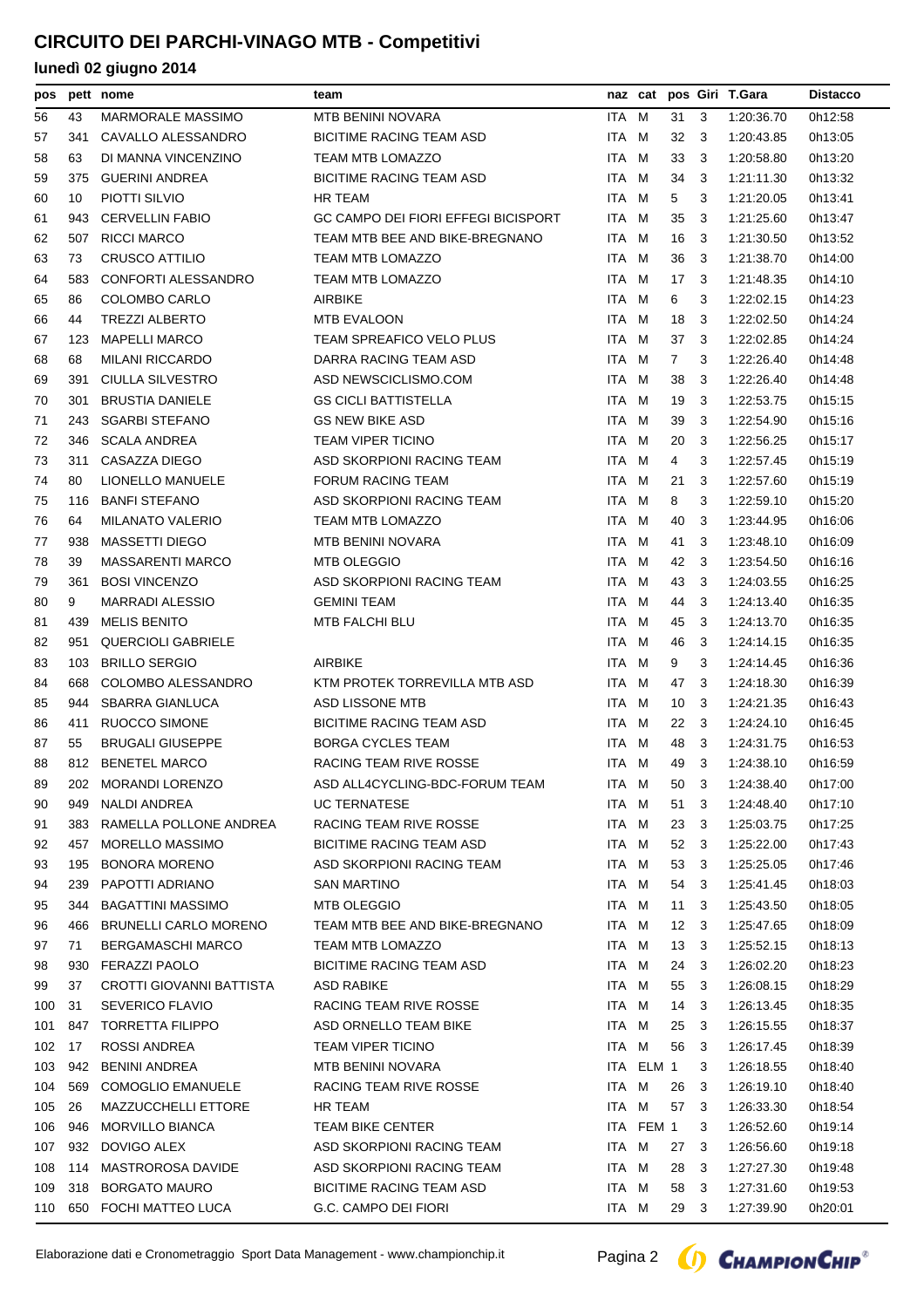| pos |     | pett nome                  | team                            |       |           |      |     | naz cat pos Giri T.Gara | <b>Distacco</b> |
|-----|-----|----------------------------|---------------------------------|-------|-----------|------|-----|-------------------------|-----------------|
| 111 | 927 | <b>MANNOZZI EDOARDO</b>    | <b>GS PEREGO</b>                | ITA M |           | 59   | 3   | 1:27:48.25              | 0h20:09         |
| 112 | 226 | PINNA ANTONIO              | <b>MTB EVALOON</b>              | ITA M |           | 60   | 3   | 1:27:49.05              | 0h20:10         |
| 113 | 396 | <b>RUSSELLO GIANNI</b>     | <b>CICLO PROGETTO ASD</b>       | ITA   | M         | 61   | 3   | 1:27:52.55              | 0h20:14         |
| 114 | 314 | MELLA MATTIA               | ---SULZ DULZ---                 | ITA M |           | 30   | 3   | 1.27:56.75              | 0h20:18         |
| 115 | 89  | <b>BARDELLI CLAUDIO</b>    | DAMAR 2.0                       | ITA M |           | 62   | 3   | 1:28:08.50              | 0h20:30         |
| 116 | 119 | <b>BUSCHINI FAUSTO</b>     | ASD SKORPIONI RACING TEAM       | ITA M |           | 15   | 3   | 1:28:22.00              | 0h20:43         |
| 117 | 662 | <b>GIORDANO GIAN MARCO</b> | <b>MTB OLEGGIO</b>              | ITA M |           | 16   | 3   | 1:28:48.00              | 0h21:09         |
| 118 | 28  | <b>BARGOSSI MIRKO</b>      | RACING TEAM RIVE ROSSE          | ITA M |           | 63   | -3  | 1:28:50.05              | 0h21:11         |
| 119 | 390 | LANZANI ALESSANDRO         | <b>TEAM BIKE OLYMPO</b>         | ITA   | M         | 64   | 3   | 1:28:56.00              | 0h21:17         |
| 120 | 11  | CRISTINA GIANANDREA        | HR TEAM                         | ITA M |           | 17   | 3   | 1:28:58.75              | 0h21:20         |
| 121 | 842 | <b>VALTORTA SILVIA</b>     | TEAM BRAMATI IVECO QUADRI       |       | ITA FEM 2 |      | 3   | 1:29:05.20              | 0h21:26         |
| 122 | 90  | SANTANGELO MATTIA          | <b>BORGA CYCLES TEAM</b>        | ITA M |           | 5    | 3   | 1:29:20.95              | 0h21:42         |
| 123 | 14  | <b>BUSNELLI GIUSEPPE</b>   | TEAM MTB LOMAZZO                | ITA M |           | 65   | 3   | 1:29:29.85              | 0h21:51         |
| 124 | 825 | CIAVARELLA ALESSANDRO      | ASD ECOWAY WILD RIDERS          | ITA M |           | 66   | 3   | 1:29:38.50              | 0h22:00         |
| 125 | 118 | <b>CHIARELLO GIANNI</b>    | ASD SKORPIONI RACING TEAM       | ITA M |           | 18   | 3   | 1:29:59.50              | 0h22:21         |
| 126 | 849 | <b>BORTOLI KEVIN</b>       | ASD SKORPIONI RACING TEAM       | ITA M |           | 6    | 3   | 1:30:00.60              | 0h22:22         |
| 127 | 500 | QUIRCI SERGIO              |                                 | ITA M |           | 67   | 3   | 1:30:23.15              | 0h22:44         |
| 128 | 290 | <b>TAVANO ROBERTO</b>      | <b>AMATORI VELO LAINATE</b>     | ITA M |           | 31   | 3   | 1:30:27.50              | 0h22:49         |
| 129 | 941 | <b>BENINI MARCO</b>        | <b>MTB BENINI NOVARA</b>        | ITA M |           | 19   | 3   | 1:30:28.05              | 0h22:49         |
| 130 | 281 | <b>FERRAZZINI GIUSEPPE</b> | ASD SKORPIONI RACING TEAM       | ITA M |           | 68   | -3  | 1:30:30.00              | 0h22:51         |
| 131 | 49  | PRESTINONI ANDREA          | ---SULZ DULZ---                 | ITA   | M         | 32   | 3   | 1:30:51.75              | 0h23:13         |
| 132 | 41  | <b>SASSI MARCO</b>         | <b>TEAM MTB LOMAZZO</b>         | ITA M |           | 33   | -3  | 1:30:52.85              | 0h23:14         |
| 133 | 229 | DOGHETTI STEFANO           | <b>MTB EVALOON</b>              | ITA M |           | 69   | -3  | 1:30:55.45              | 0h23:17         |
| 134 | 268 | <b>GUSSONI STEFANO</b>     | <b>MTB EVALOON</b>              | ITA M |           | 70   | 3   | 1:30:55.45              | 0h23:17         |
| 135 | 297 | DELLA VEDOVA LUCA          | <b>IRIDE CYCLING TEAM</b>       | ITA M |           | 71   | 3   | 1:30:59.65              | 0h23:21         |
| 136 | 237 | POZZI MAURO                | <b>SAN MARTINO</b>              | ITA M |           | 72   | -3  | 1:31:55.65              | 0h24:17         |
| 137 | 115 | <b>BONORA MASSIMO</b>      | ASD SKORPIONI RACING TEAM       | ITA M |           | 73   | 3   | 1:32:04.95              | 0h24:26         |
| 138 | 923 | <b>CISLAGHI FABIO</b>      | <b>BATTISTELLA</b>              | ITA M |           | 20   | 3   | 1:32:16.45              | 0h24:38         |
| 139 | 302 | CALCATERRA SAMUELE         | <b>TEAM VIPER TICINO</b>        | ITA M |           | 74   | -3  | 1:32:21.10              | 0h24:42         |
| 140 | 435 | RAIMONDI ALBERTO           | <b>TEAM VIPER TICINO</b>        | ITA M |           | 75   | 3   | 1:32:21.10              | 0h24:42         |
| 141 | 566 | <b>BALLACCI ENRICO</b>     | <b>HR TEAM</b>                  | ITA M |           | 76   | 3   | 1:32:21.10              | 0h24:42         |
| 142 | 950 | <b>BASSI GIANCARLO</b>     | DARRA RACING TEAM               | ITA M |           | 77   | 3   | 1:32:47.65              | 0h25:09         |
| 143 | 846 | <b>GARBAGNATI ANGELO</b>   | ASD ORNELLO TEAM BIKE           | ITA M |           | 21   | 3   | 1:32:52.85              | 0h25:14         |
| 144 |     | 106 VERZENI GIOVANNI       | HR TEAM                         | ITA M |           |      |     | 22 3 1:33:05.05         | 0h25:26         |
| 145 |     | 117 DI CRISTOFALO GIORGIO  | ASD SKORPIONI RACING TEAM       | ITA M |           | 23   | - 3 | 1:33:09.25              | 0h25:30         |
| 146 | 61  | PAGANIN VALTER             | MTB EVALOON                     | ITA M |           | 24   | 3   | 1:33:09.60              | 0h25:31         |
| 147 | 25  | LUPONE STEFANO             | FORUM RACING TEAM               | ITA M |           | 78   | 3   | 1:33:22.25              | 0h25:43         |
| 148 | 129 | <b>BOCEDA STEFANO</b>      | ASD LISSONE MTB                 | ITA M |           | 25   | 3   | 1:33:23.85              | 0h25:45         |
| 149 | 98  | <b>BRUSA MARCO</b>         | <b>SURSUM CORDA</b>             | ITA M |           | 79   | 3   | 1:33:24.20              | 0h25:45         |
| 150 | 804 | DELLA VALLE ALESSIA        | ASD SKORPIONI RACING TEAM       |       | ITA FEM 3 |      | 3   | 1:33:25.00              | 0h25:46         |
| 151 | 2   | <b>INGLESE DAVID</b>       | ASD SKORPIONI RACING TEAM       | ITA M |           | 80   | 3   | 1:33:25.05              | 0h25:46         |
| 152 | 654 | CAROZZI PAOLO              | <b>GS CICLI SPREAFICO</b>       | ITA M |           | 26   | 3   | 1:33:39.40              | 0h26:01         |
| 153 | 48  | <b>MANCIN CLAUDIO</b>      | HR TEAM                         | ITA M |           | 34   | 3   | 1:33:40.60              | 0h26:02         |
| 154 | 385 | RUGGIERI LORENZO           | ASD SKORPIONI RACING TEAM       | ITA M |           | 81   | 3   | 1:34:06.25              | 0h26:27         |
| 155 | 51  | <b>SOLBIATI SERGIO</b>     | ---SULZ DULZ---                 | ITA M |           | 35   | 3   | 1:34:08.75              | 0h26:30         |
| 156 | 112 | <b>BORGHIN DAMIANO</b>     | ASD SKORPIONI RACING TEAM       | ITA M |           | 36   | 3   | 1:34:13.10              | 0h26:34         |
| 157 | 36  | <b>CRESPI GIANCARLO</b>    | HR TEAM                         | ITA M |           | 27   | -3  | 1:34:58.75              | 0h27:20         |
| 158 | 45  | <b>GALLI STEFANO</b>       | MTB EVALOON                     | ITA M |           | 37   | 3   | 1:35:00.75              | 0h27:22         |
| 159 | 238 | LANDONIO STEFANO           | ASD HELIOS                      | ITA M |           | 82   | 3   | 1:35:10.00              | 0h27:31         |
| 160 | 523 | <b>TIRSI GIANLUCA</b>      | A.S.D. EMMEBIKE ORBEA ITALIA    | ITA M |           | 38   | 3   | 1:35:31.25              | 0h27:52         |
| 161 | 665 | DARIOL LUCA                | KTM PROTEK TORREVILLA MTB ASD   | ITA M |           | 83   | 3   | 1:35:46.50              | 0h28:08         |
| 162 | 287 | <b>BUZZETTI MAURO</b>      | <b>BICITIME RACING TEAM ASD</b> | ITA M |           | 84   | 3   | 1:35:58.35              | 0h28:20         |
| 163 | 209 | <b>SANNA ENRICO</b>        | <b>GS GAUV</b>                  | ITA M |           | 28   | -3  | 1:36:34.35              | 0h28:56         |
| 164 | 441 | NIGRELLI LUIGI             | TEAM BIKE OLYMPO                | ITA M |           | 85   | -3  | 1:36:42.60              | 0h29:04         |
|     |     |                            | DARRA RACING TEAM               | ITA M |           |      |     |                         |                 |
| 165 | 948 | <b>BIANCHI GIUSEPPE</b>    |                                 |       |           | 29 3 |     | 1:36:45.15              | 0h29:06         |

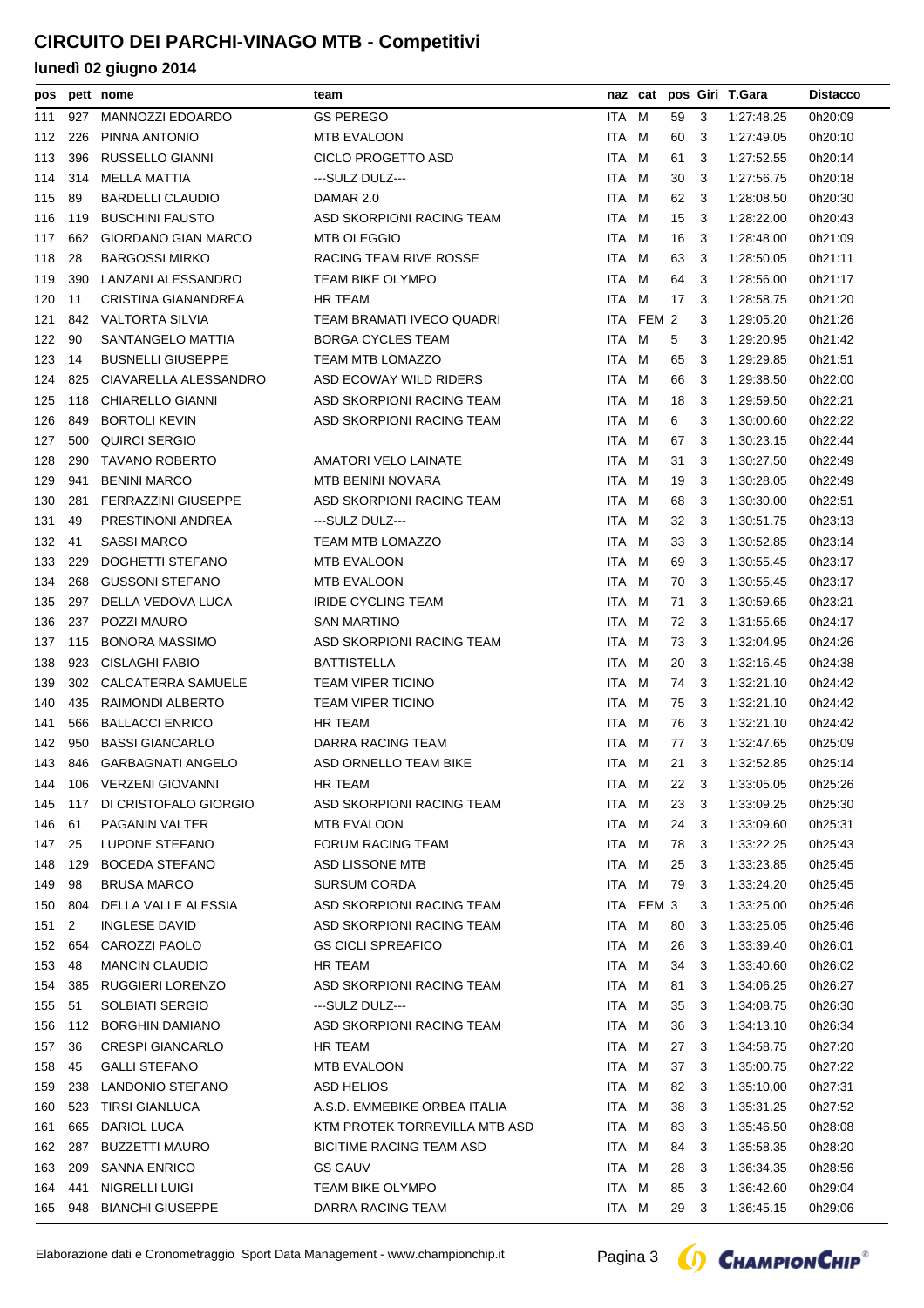| pos     |                | pett nome                                 | team                                       |       |           |                          |     | naz cat pos Giri T.Gara | <b>Distacco</b> |
|---------|----------------|-------------------------------------------|--------------------------------------------|-------|-----------|--------------------------|-----|-------------------------|-----------------|
| 166     | 3              | <b>FIGINI ANGELO</b>                      | TEAM MTB BEE AND BIKE-BREGNANO             | ITA M |           | 86                       | 3   | 1:36:54.60              | 0h29:16         |
| 167     | 62             | CASTELLUCCIO DANIELE                      | ASD VALCERESIOBIKE                         | ITA M |           | 39                       | 3   | 1:37:16.80              | 0h29:38         |
| 168     | 588            | GIUDICI CLAUDIO                           | ASD SKORPIONI RACING TEAM                  | ITA M |           | 30                       | 3   | 1:37:31.35              | 0h29:53         |
| 169     | 940            | <b>PANIGONI EMANUELA</b>                  | ASD TEAM BENINI                            |       | ITA FEM 4 |                          | 3   | 1:37:47.45              | 0h30:09         |
| 170     | 214            | <b>VENETO ALESSANDRO</b>                  | HR TEAM                                    | ITA M |           | 40                       | 3   | 1:38:20.30              | 0h30:41         |
| 171     | 203            | ROSSI CASE' PIERCARLO                     | DARRA RACING TEAM ASD                      | ITA M |           | 31                       | 3   | 1:38:26.65              | 0h30:48         |
| 172     |                | 5210 DALL'OSTO MAURO                      |                                            | ITA M |           | 87                       | 3   | 1:39:25.35              | 0h31:47         |
| 173     | 580            | <b>COSENTINO FABIO</b>                    | DARRA RACING TEAM ASD                      | ITA M |           | $\overline{7}$           | 3   | 1:39:26.90              | 0h31:48         |
| 174     | 920            | CALCATERRA GIUSEPPE                       | <b>GS CICLI BATTISTELLA</b>                | ITA M |           | 32                       | 3   | 1:39:43.40              | 0h32:05         |
| 175     | 276            | MASTROGIUSEPPE GIANFRANCO GS NEW BIKE ASD |                                            | ITA M |           | 88                       | 3   | 1:39:54.00              | 0h32:15         |
| 176     | 937            | NOTO GIOVANNI                             | ASD NEWSCICLISMO.COM                       | ITA M |           | 89                       | 3   | 1:39:56.50              | 0h32:18         |
| 177     | 843            | <b>SANTORO ROCCO</b>                      | ASD ECOWAY WILD RIDERS                     | ITA M |           | 41                       | 3   | 1:40:01.95              | 0h32:23         |
| 178     | 271            | <b>MARCHESE ANTONIO</b>                   | <b>ASD LORIS BIKE</b>                      | ITA M |           | 33                       | 3   | 1:40:04.85              | 0h32:26         |
| 179     | 427            | <b>RAMON VERA</b>                         | RACING TEAM RIVE ROSSE                     |       | ITA FEM 5 |                          | 3   | 1:40:08.10              | 0h32:29         |
| 180     | 69             | <b>STURINI DAVIDE</b>                     | DARRA RACING TEAM ASD                      | ITA M |           | 42                       | 3   | 1:40:11.85              | 0h32:33         |
| 181     | 245            | <b>GOVERNI STEFANO</b>                    | <b>GS CICLI BATTISTELLA</b>                | ITA M |           | 90                       | 3   | 1:40:21.85              | 0h32:43         |
| 182     | 34             | <b>FERRARI MARCO</b>                      | RACING TEAM RIVE ROSSE                     | ITA M |           | 91                       | 3   | 1:40:26.75              | 0h32:48         |
| 183     | 285            | <b>FRUMENTO GIUSEPPE</b>                  | <b>TAVA BIKE</b>                           | ITA M |           | 34                       | 3   | 1:40:37.85              | 0h32:59         |
| 184     | 317            | <b>LEONI PAOLO</b>                        | <b>GS JERAGO</b>                           | ITA M |           | 92                       | 3   | 1:41:05.20              | 0h33:26         |
| 185     | 945            | <b>BAIGUERA MASSIMO</b>                   | KTM PROTEK TORREVILLA MTB ASD              | ITA.  | M         | 93                       | 3   | 1:41:08.60              | 0h33:30         |
| 186     | 250            | TIZIANI MAURIZIO                          | <b>GS JERAGO</b>                           | ITA M |           | 94                       | 3   | 1:41:31.75              | 0h33:53         |
| 187     | 605            | <b>BRUNO MASSIMILIANO</b>                 | SULZ DULZ                                  | ITA M |           | 95                       | 3   | 1:42:07.75              | 0h34:29         |
| 188     | 844            | <b>ESPOSITO ANTONIO</b>                   | ASD ECOWAY WILD RIDERS                     | ITA M |           | 96                       | 3   | 1:42:13.25              | 0h34:34         |
| 189     | 328            | RUSSO GAETANO                             | <b>SAN MARTINO</b>                         | ITA M |           | 35                       | 3   | 1:42:27.25              | 0h34:48         |
| 190     | $\overline{7}$ | ZAPPELLONI CORRADO                        | RACING TEAM RIVE ROSSE                     | ITA M |           | 97                       | 3   | 1:42:41.80              | 0h35:03         |
| 191     | 651            | LURAGHI RICCARDO                          | ASD SKORPIONI RACING TEAM                  | ITA   | M         | 43                       | 3   | 1:44:09.90              | 0h36:31         |
| 192     | 32             | <b>MONGRANDI ALBERTO</b>                  | RACING TEAM RIVE ROSSE                     | ITA M |           | 98                       | 3   | 1:44:40.15              | 0h37:01         |
| 193     | 468            | VILBI ALESSANDRO                          | ASD EQUIPE CORBETTESE                      | ITA M |           | 99                       | 3   | 1:45:01.30              | 0h37:22         |
| 194     | 57             | <b>VELLA GIUSEPPE</b>                     | SC CICLOAMATORI BORGOMANERO                | ITA M |           | 44                       | 3   | 1:45:04.80              | 0h37:26         |
| 195     | 501            | <b>QUIRCI ROBERTO</b>                     | GEMINI TEAM                                | ITA M |           | 1003                     |     | 1:45:09.85              | 0h37:31         |
| 196     |                | 5207 PIGNOLO FABIO                        | RACING TEAM RIVE ROSSE                     | ITA M |           | 101 3                    |     | 1:45:12.40              | 0h37:34         |
| 197     | 59             | <b>FERRAZZI DARIO</b>                     | S.C. CASSANESE                             | ITA   | M         | 36                       | - 3 | 1:45:28.10              | 0h37:49         |
| 198     |                | 338 BONI MAURIZIO                         |                                            | ITA M |           | 37 3                     |     | 1:47:09.15              | 0h39:30         |
| 199     |                | 929 DAVERIO MASSIMILIANO                  | ---SULZ DULZ---                            | ITA M |           |                          |     | 102 3 1:47:23.85        | 0h39:45         |
| 200     |                | 5213 TEMPORITI DANIELE                    |                                            | ITA M |           | 38                       | 3   | 1:47:39.05              | 0h40:00         |
| 201     | 303            | MELI ALESSANDRO                           | <b>TEAM VIPER TICINO</b>                   | ITA M |           | 39                       | - 3 | 1:47:49.85              | 0h40:11         |
| 202     | 360            | <b>BORRONI MAURO</b>                      | <b>TEAM SCOUT/NUKEPROOF</b>                | ITA M |           | 1033                     |     | 1:49:52.55              | 0h42:14         |
| 203     | 113            | <b>MORONI GIANPIERO</b>                   | ASD SKORPIONI RACING TEAM                  | ITA M |           | 40                       | - 3 | 1:50:07.40              | 0h42:29         |
| 204     |                | 5203 PAESANTE MIRCO                       | <b>INDIVIDUALE</b>                         | ITA M |           | 45 3                     |     | 1.50.53.10              | 0h43:14         |
| 205     |                | 291 PIMAZZONI FIORENZO                    | FORUM RACING TEAM                          | ITA M |           | 104 3                    |     | 1:51:55.55              | 0h44:17         |
| 206     |                | 5209 MITRANO FABIO                        |                                            | ITA M |           | 105 3                    |     | 1:51:57.20              | 0h44:18         |
| 207     | 47             | <b>BOLDORINI FABIO</b>                    | HR TEAM                                    | ITA M |           | 46 3                     |     | 1:52:05.85              | 0h44:27         |
| 208     | 845            | <b>GIUDICI MICHELE</b>                    | <b>GC CAMPO DEI FIORI EFFEGI BICISPORT</b> | ITA M |           | 106 3                    |     | 1:52:40.60              | 0h45:02         |
| 209     | 639            | <b>BOVO STEFANO</b>                       | <b>ASD LORIS BIKE</b>                      | ITA M |           | 107 3                    |     | 1:54:19.45              | 0h46:41         |
| 210     | 698            | LEPORATI CORRADO                          | <b>MARTICA BIKE TEAM</b>                   | ITA M |           | 108 3                    |     | 1:54:30.15              | 0h46:51         |
| 211     | 94             | <b>FERRARIO GIANNI</b>                    | HR TEAM                                    | ITA M |           | 109 3                    |     | 1.55.51.05              | 0h48:12         |
| 212     |                | 5212 MELOTTO ALESSANDRO                   |                                            | ITA M |           | 110 3                    |     | 1:56:04.50              | 0h48:26         |
| 213     | 78             | <b>BASSANI PIERLUIGI</b>                  | <b>AIRBIKE</b>                             | ITA M |           | 111 3                    |     | 1:58:04.30              | 0h50:25         |
| 214     | 91             | <b>GALLI EZIO</b>                         | A.S.D. EMMEBIKE ORBEA ITALIA               | ITA M |           | 112 3                    |     | 2:06:26.60              | 0h58:48         |
| 215     |                | 5205 SCARSELLA FRANCESCO                  |                                            | ITA M |           | 113 3                    |     | 2:09:05.50              | 1h01:27         |
| 216     | 230            | DOGHETTI EMANUELE                         | MTB EVALOON                                | ITA M |           | 41 3                     |     | 2:15:37.40              | 1h07:59         |
| 217     | 225            | ROVERA GIULIA                             | <b>MTB EVALOON</b>                         |       | ITA FEM 6 |                          | 3   | 2:16:23.70              | 1h08:45         |
| 218     | $\overline{1}$ | DELLA VEDOVA GIUSEPPE                     | <b>GEMINI TEAM</b>                         | ITA M |           | 114 0                    |     | 1:15:44.95              | 10h53:19        |
|         | 1000 414       | RANCILIO GIULIANO                         | BUSTESE OLONIA A.S.D.                      | ITA M |           | $\overline{\phantom{a}}$ | 0   | $-10:3:3.00$            | 0h05:03         |
| 1000 56 |                | ARRABITO FABIO                            | MTB FALCHI BLU                             | ITA M |           | $\sim$                   | 0   | $-10 - 3 - 3.00$        | 0h05:03         |

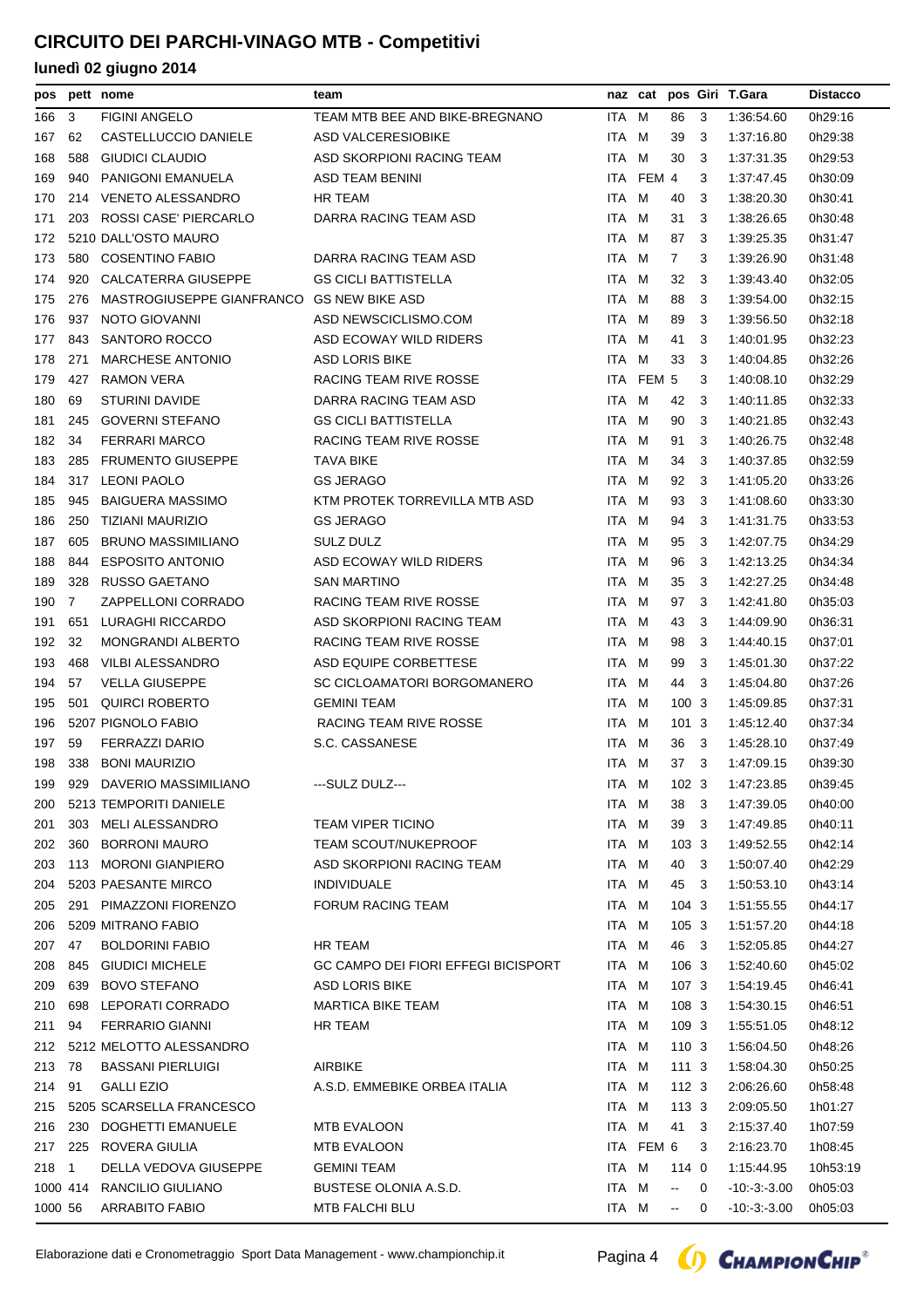| pos      | pett nome                              | team                            |            |   |                                               |             | naz cat pos Giri T.Gara | <b>Distacco</b> |
|----------|----------------------------------------|---------------------------------|------------|---|-----------------------------------------------|-------------|-------------------------|-----------------|
| 1000 939 | <b>VETTORELLO DAVIDE</b>               | <b>MTB BENINI NOVARA</b>        | <b>ITA</b> | M | $\overline{\phantom{a}}$                      | $\mathbf 0$ | $-10 - 3 - 2.00$        | 0h02:08         |
| 1000 664 | MOCCHETTI ROBERTO GABRIELE MTB LOMAZZO |                                 | <b>ITA</b> | M | $\overline{\phantom{a}}$                      | 0           | $-10 - 3 - 2.00$        | 0h02:08         |
|          | 1000 1120 SPERONI CARDI ROBERTO        | <b>BICITIME RACING TEAM ASD</b> | <b>ITA</b> | M | $\sim$                                        | $\Omega$    | $-10 - 3 - 3.00$        |                 |
| 1000 331 | <b>MONTI ANDREA</b>                    | KTM PROTEK TORREVILLA MTB ASD   | <b>ITA</b> | M | $\mathbf{u}$                                  | 0           | $-10:-3:-3.00$          |                 |
| 1000 199 | <b>BIANCO FLAVIO</b>                   | A.S.D. EMMEBIKE ORBEA ITALIA    | <b>ITA</b> | M | $\sim$                                        | 0           | $-10 - 3 - 3.00$        | 0h05:03         |
| 1000 924 | DE VITA ROBERTO                        |                                 | <b>ITA</b> | M | $\mathord{\hspace{1pt}\text{--}\hspace{1pt}}$ | 0           | $-10:-3:-3.00$          |                 |
| 1000 829 | <b>GENTILI MARIO</b>                   | <b>EUROBIKE</b>                 | <b>ITA</b> | M | $\mathbf{u}$                                  | 0           | $-10 - 3 - 2.00$        | 0h02:08         |
| 1000 471 | <b>MAZZUCCHELLI SAMUEL</b>             | AS CASALESE                     | <b>ITA</b> | M | $\mathord{\hspace{1pt}\text{--}\hspace{1pt}}$ | 0           | $-10 - 3 - 3.00$        | 0h05:03         |
| 1000 526 | <b>ASNAGHI MAURO</b>                   | <b>SAN MARTINO</b>              | <b>ITA</b> | M | $\mathord{\hspace{1pt}\text{--}\hspace{1pt}}$ | 0           | $-10 - 3 - 3.00$        | 0h05:03         |
| 1000 87  | <b>BERTOLLI SIMONE</b>                 | HR TEAM                         | ITA.       | M | $\mathord{\hspace{1pt}\text{--}\hspace{1pt}}$ | 0           | $-10 - 3 - 3.00$        | 0h05:03         |
| 1000 669 | <b>VALENTINI LORENZO</b>               | <b>MTB EVALOON</b>              | <b>ITA</b> | M | $\mathord{\hspace{1pt}\text{--}\hspace{1pt}}$ | $\Omega$    | $-10 - 3 - 3.00$        | 0h05:03         |
| 1000 77  | <b>BARBIERI FABIO</b>                  | <b>AIRBIKE</b>                  | <b>ITA</b> | M | $\overline{\phantom{a}}$                      | $\Omega$    | $-10 - 3 - 3.00$        | 0h05:03         |
| 1000 194 | <b>BANFI STEFANO</b>                   |                                 | <b>ITA</b> | M | $\mathord{\hspace{1pt}\text{--}\hspace{1pt}}$ | 0           | $-10: -3: -3.00$        | 0h05:03         |
| 1000 279 | <b>BOZZINI PAOLO</b>                   | <b>GS CICLI BATTISTELLA</b>     | <b>ITA</b> | M | $\overline{\phantom{a}}$                      | 0           | $-10 - 3 - 2.00$        | 0h02:08         |
| 1000 33  | <b>COMERRO CRISTIANO</b>               | <b>RACING TEAM RIVE ROSSE</b>   | <b>ITA</b> | M | $\overline{\phantom{a}}$                      | 0           | $-10 - 3 - 3.00$        | 0h05:03         |
| 1000 700 | <b>BOCCHIA ERCOLE</b>                  | ASD SKORPIONI RACING TEAM       | ITA.       | M | $\mathord{\hspace{1pt}\text{--}\hspace{1pt}}$ | 0           | $-10:-3:-3.00$          | 0h05:03         |
| 1000 449 | <b>MARRONE CLAUDIO</b>                 | <b>CLUB MTB PROGETTO SPORT</b>  | <b>ITA</b> | M | $\overline{\phantom{a}}$                      | 0           | $-10 - 3 - 2.00$        | 0h02:08         |
| 1000 560 | <b>COLOMBO ANDREA</b>                  | ASD SKORPIONI RACING TEAM       | <b>ITA</b> | M | $\mathbf{u}$                                  | 0           | $-10 - 3 - 3.00$        |                 |
| 1000 13  | <b>ZANINI CLAUDIO</b>                  | <b>TERNATESE</b>                | ITA.       | M | $\sim$                                        | 0           | $-10:3:3.00$            | 0h05:03         |
| 1000 000 | <b>BALLOTTA ALBERTO</b>                | ASD SKORPIONI RACING TEAM       | <b>ITA</b> | M | $\mathbf{u}$                                  | 0           | $-10 - 3 - 3.00$        | 0h05:03         |
| 1000 921 | <b>GIRARDI MASSIMIO</b>                | A.S. CASALESE                   | <b>ITA</b> | M | $\overline{\phantom{a}}$                      | 0           | $-10:3:3.00$            | 0h05:03         |
| 1000 694 | <b>WALBURTON BENJAMIN</b>              |                                 | <b>ITA</b> | M | $\overline{\phantom{a}}$                      | 0           | $-10 - 3 - 3.00$        | 0h05:03         |
| 1000 655 | PELLEGRINO STEFANO                     | ASD SKORPIONI RACING TEAM       | <b>ITA</b> | M | $\mathbf{u}$                                  | $\Omega$    | $-10:-3:-3.00$          |                 |
| 1000 653 | <b>MENEGHIN MASSIMO</b>                | <b>GS GAUV</b>                  | <b>ITA</b> | M | $\overline{\phantom{a}}$                      | 0           | $-10 - 3 - 3.00$        | 0h05:03         |
| 1000 432 | <b>COTTINI ALESSANDRO</b>              | ASD MARTICA BIKE TEAM           | ITA        | M | $\overline{\phantom{a}}$                      | 0           | $-10:3:3.00$            | 0h05:03         |
| 1000 347 | <b>CAVALLIN STEFANO</b>                | ASD GB JUNIOR TEAM              | <b>ITA</b> | M | $\overline{\phantom{a}}$                      | 0           | $-10 - 3 - 3.00$        | 0h05:03         |
| 1000 241 | <b>CIPOLLA SIMONE</b>                  | A.S.D. EMMEBIKE ORBEA ITALIA    | ITA.       | M | $\mathord{\hspace{1pt}\text{--}\hspace{1pt}}$ | $\Omega$    | $-10:-3:-3.00$          | 0h05:03         |

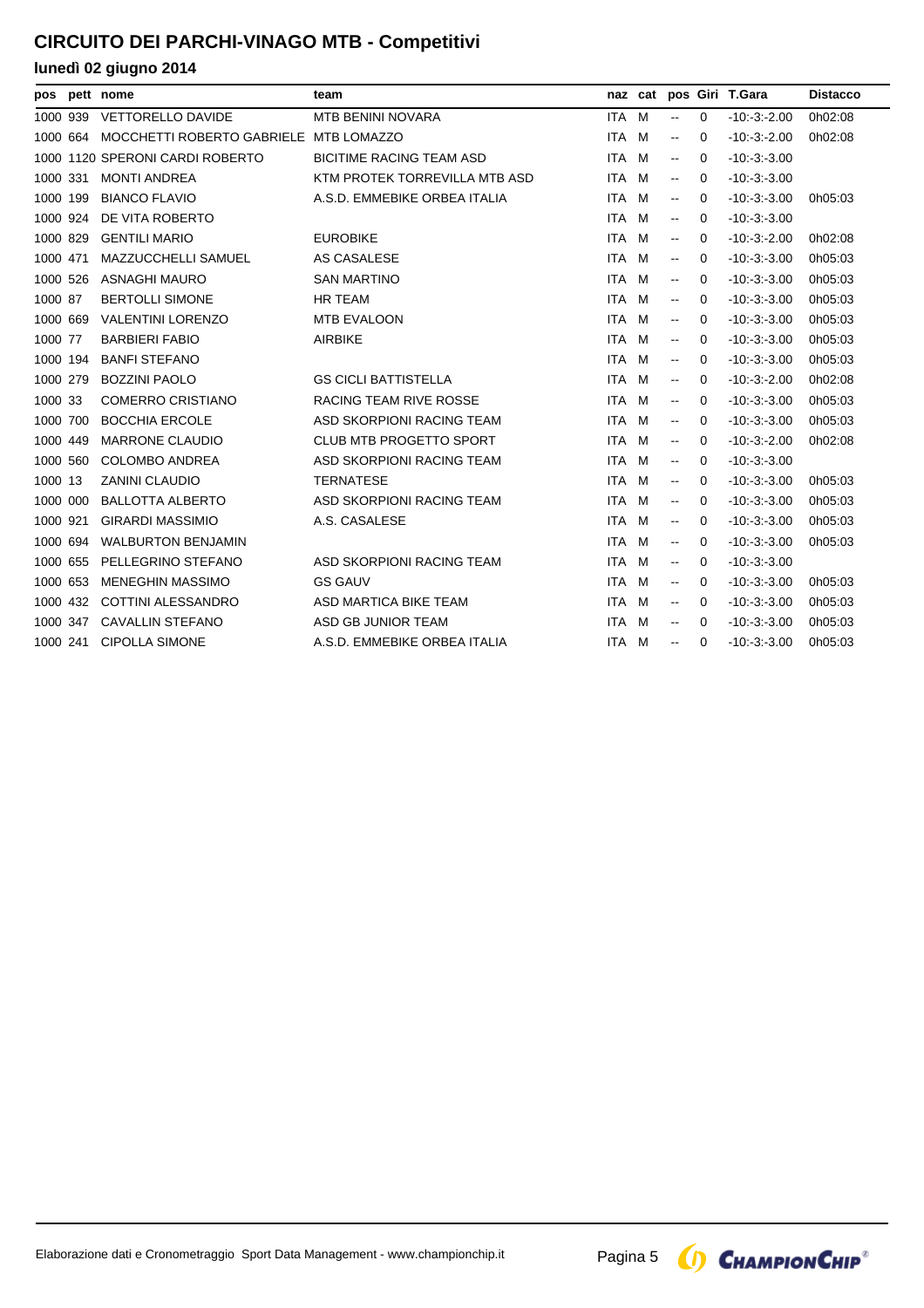## **CIRCUITO DEI PARCHI-VINAGO MTB - Elite**

|     | pos pett nome         | team                  |            |  |              | naz cat pos Giri T.Gara | <b>Distacco</b> |
|-----|-----------------------|-----------------------|------------|--|--------------|-------------------------|-----------------|
|     | 222 CATTANEO RICCARDO | BUSTESE OLONIA A.S.D. | ITA FI 1   |  | $\mathbf{3}$ | 1:08:54.75              |                 |
| 221 | MARIANI VALENTINA     | BUSTESE OLONIA A.S.D. | ITA EL 2 3 |  |              | 1:26:30.35              | 0h17:35         |

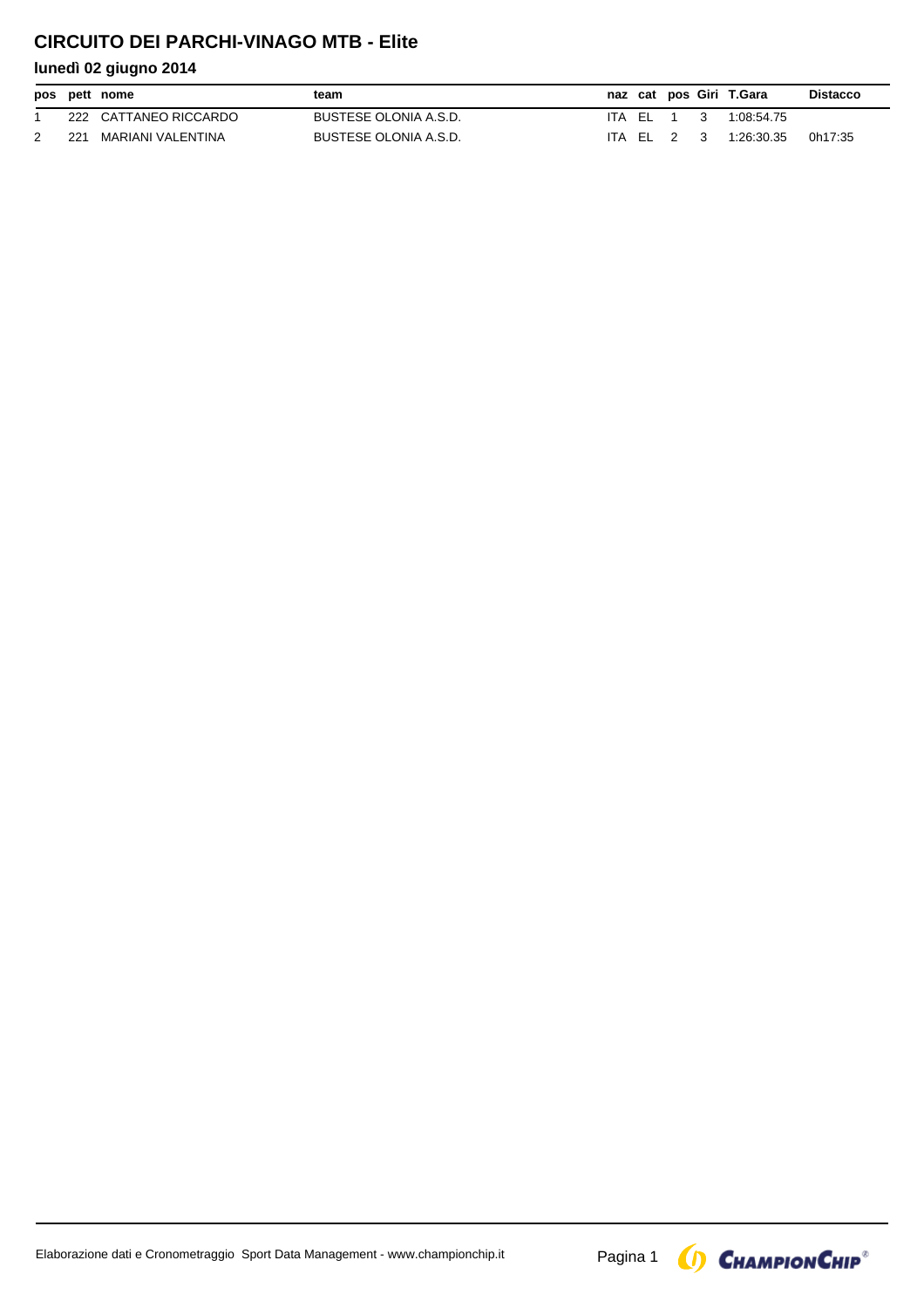| pos |     | pett nome                   | team                         |            | naz cat        |                         |                | pos Giri T.Gara | <b>Distacco</b> |
|-----|-----|-----------------------------|------------------------------|------------|----------------|-------------------------|----------------|-----------------|-----------------|
| 1   |     | 5046 ANCELLIERO CLAUDIO     |                              | ITA NC     |                | $\overline{0}$          | 3              | 1:36:52.00      | 0h26:24         |
| 2   | 24  | ANICETO ALBERTO             | <b>I RAVIOLONI</b>           | ITA NC     |                | $\overline{0}$          | 3              | 1:47:18.70      | 0h36:51         |
| 3   |     | 5208 ARPIMI DAVIDE          | <b>MTB EVALOON</b>           | ITA.       | <b>NC</b>      | $\overline{0}$          | 3              | 1:40:07.55      | 0h29:40         |
| 4   | 19  | <b>BAGNATI LIVIO</b>        | I RAVIOLONI                  | ITA        | N <sub>C</sub> | $\overline{0}$          | 3              | 1:45:16.35      | 0h34:48         |
| 5   |     | 5214 BARILLI JAMES          |                              | ITA NC     |                | $\overline{0}$          | 0              | 1:22:33.00      | 11h00:08        |
| 6   |     | 5006 BATTISTI FAUSTO        | <b>INDIVIDUALE</b>           | ITA.       | <b>NC</b>      | $\mathbf 0$             | 3              | 1:44:10.40      | 0h33:42         |
| 7   |     | 5201 BERNASCONI MASSIMO     |                              | ITA NC     |                | $\overline{0}$          | 3              | 1:32:44.90      | 0h22:17         |
| 8   |     | 5024 BERTOLA KATIA          | <b>MTB EVALOON</b>           | ITA        | <b>NC</b>      | $\overline{0}$          | 3              | 1:49:24.40      | 0h38:56         |
| 9   |     | 5221 BETTINELLI GIULIANO    |                              | <b>ITA</b> | <b>NC</b>      | $\mathbf 0$             | 3              | 1:46:29.95      | 0h36:02         |
| 10  | 40  | <b>BOERI JURI</b>           |                              | SUI NC     |                | $\overline{0}$          | 3              | 1:40:19.20      | 0h29:51         |
| 11  | 42  | <b>BOVIO PIER LUIGI</b>     | I RAVIOLONI                  | ITA NC     |                | $\overline{0}$          | 3              | 1:45:16.45      | 0h34:48         |
| 12  |     | 5118 BUSATTA LUCA           | ASD SKORPIONI RACING TEAM    | ITA.       | <b>NC</b>      | $\mathbf 0$             | 3              | 1:39:37.10      | 0h29:09         |
| 13  |     | 5226 CAROLO MASSIMILIANO    | <b>INDIVIDUALE</b>           | ITA NC     |                | $\overline{0}$          | 3              | 1:50:10.95      | 0h39:43         |
| 14  |     | 5211 CAVALLARO SANDRO       |                              | ITA        | <b>NC</b>      | 0                       | 3              | 1:55:36.85      | 0h45:09         |
| 15  |     | 5222 COLANGIULO DAVIDE      | <b>INDIVIDUALE</b>           | <b>ITA</b> | <b>NC</b>      | $\mathbf 0$             | 3              | 2:04:06.45      | 0h53:38         |
|     |     | 637 CONDO' DANIELE          | <b>TEAM VIPER TICINO</b>     | ITA.       | <b>NC</b>      | $\overline{0}$          | 3              | 1:37:42.60      | 0h27:15         |
| 16  |     |                             |                              |            | <b>NC</b>      |                         |                |                 |                 |
| 17  | 635 | <b>CORTI EUGENIO</b>        | <b>I RAVIOLONI</b>           | ITA        |                | 0                       | 3              | 1:49:36.45      | 0h39:08         |
| 18  | 65  | <b>CROCE STEFANO</b>        |                              | ITA NC     |                | $\mathbf 0$             | 3              | 1:37:12.65      | 0h26:45         |
| 19  | 288 | DAMIANI DARIO               |                              | ITA NC     |                | $\overline{0}$          | 3              | 1:50:56.55      | 0h40:29         |
| 20  |     | 5189 FALCO DANIELE          |                              | ITA NC     |                | $\overline{0}$          | 3              | 1:37:20.70      | 0h26:53         |
| 21  |     | 5018 GALBIATI TIBERIO       | TEAM BIKE VALLE INTELVI      | ITA.       | <b>NC</b>      | $\mathbf 0$             | 3              | 1:22:34.55      | 0h12:07         |
| 22  |     | 5162 GANDOLFI ALESSANDRO    |                              | ITA NC     |                | $\overline{0}$          | 3              | 1:35:24.30      | 0h24:56         |
| 23  |     | 5038 GANDOLFI GRAZIANO      | <b>MTB EVALOON</b>           | ITA NC     |                | $\overline{0}$          | 3              | 1:35:23.75      | 0h24:56         |
| 24  |     | 1161 GIRARDI EDOARDO        |                              | ITA NC     |                | $\mathbf 0$             | 3              | 1:12:59.10      | 0h02:31         |
| 25  |     | 5224 GRAPPIOLO FABIANO      | <b>INDIVIDUALE</b>           | ITA NC     |                | $\overline{0}$          | 3              | 1:50:48.55      | 0h40:21         |
| 26  |     | 5012 GRIGGIO GRAZIANO       | <b>AIRBIKE</b>               | ITA NC     |                | 0                       | 3              | 2:04:22.25      | 0h53:54         |
| 27  | 79  | <b>IMARISIO SERGIO</b>      | I RAVIOLONI                  | ITA.       | <b>NC</b>      | 0                       | 3              | 1:54:40.65      | 0h44:13         |
| 28  | 70  | <b>LARIA MARCO</b>          | DARRA RACING TEAM ASD        | ITA NC     |                | $\overline{0}$          | 3              | 1:40:12.95      | 0h29:45         |
| 29  |     | 5020 LORENZI MARCO          |                              | ITA NC     |                | 0                       | 3              | 1:35:54.50      | 0h25:26         |
| 30  |     | 5206 LOTTERIO MICHELA       | RACING TEAM RIVE ROSSE       | ITA NC     |                | $\overline{0}$          | 3              | 1:50:15.35      | 0h39:47         |
| 31  |     | 5202 MACULAN MARCO          |                              | ITA NC     |                | $\overline{0}$          | 3              | 1:27:45.60      | 0h17:18         |
| 32  |     | 5122 MARFORIO GIUSEPPE      |                              | ITA NC     |                | $\overline{0}$          | 3              | 2:00:43.35      | 0h50:15         |
| 33  |     | 5014 MARTELLETTI FABIO      | <b>MTB EVALOON</b>           | ITA NC     |                | $\overline{0}$          | 3              | 1:40:09.60      | 0h29:42         |
| 34  |     | 5001 MARTINELLO VANNI       | <b>INDIVIDUALE</b>           |            | ITA NC 0       |                         | 3 <sup>1</sup> | 1:40:31.85      | 0h30:04         |
| 35  |     | 275 MILANI MATTEO           |                              | ITA NC     |                | $\overline{0}$          | 3              | 1:28:00.80      | 0h17:33         |
| 36  | 18  | <b>MONDA ANTONIO</b>        | I RAVIOLONI                  | ITA NC     |                | $\overline{\mathbf{0}}$ | 3              | 1:40:36.70      | 0h30:09         |
| 37  |     | 8170 MORLACCHI CHRISTIAN    |                              | ITA NC     |                | $\overline{\mathbf{0}}$ | 3              | 1:10:27.55      |                 |
| 38  | 947 | <b>MORO ROBERTO</b>         | DARRA RACING TEAM ASD        | ITA NC     |                | $\overline{\mathbf{0}}$ | 3              | 1:37:53.10      | 0h27:25         |
| 39  | 60  | <b>OCCHIPINTI CHRISTIAN</b> |                              | ITA NC     |                | $\overline{0}$          | 3              | 1:49:22.45      | 0h38:54         |
| 40  |     | 5041 PASQUALI MARZIO        |                              | ITA NC     |                | $\overline{\mathbf{0}}$ | 3              | 1:45:06.30      | 0h34:38         |
| 41  |     | 5076 PELLANI MARIO          |                              | ITA NC     |                | $\overline{\mathbf{0}}$ | 3              | 1:48:00.10      | 0h37:32         |
| 42  | 92  | PETULLA' MICHAEL            |                              | ITA NC     |                | $\overline{0}$          | 3              | 1:25:59.90      | 0h15:32         |
| 43  |     | 5004 PISCOPO PAOLO          | <b>INDIVIDUALE</b>           | ITA NC     |                | $\overline{\mathbf{0}}$ | 3              | 1:49:52.25      | 0h39:24         |
| 44  |     | 5158 RAIMONDI FILIPPO       | RASAERBA TEAM                | ITA NC     |                | $\overline{0}$          | 3              | 1:35:37.80      | 0h25:10         |
| 45  |     | 337 REGONDI FRANCO          |                              | ITA NC     |                | $\overline{0}$          | 3              | 1:52:29.75      | 0h42:02         |
| 46  |     | 5223 ROSSETTI FRANCESCO     | ASD RACING TEAM RIVE ROSSE   | ITA NC     |                | $\overline{\mathbf{0}}$ | 3              | 2:05:37.85      | 0h55:10         |
| 47  |     | 1186 ROSSETTI LUCA          |                              | ITA NC     |                | $\overline{0}$          | 3              | 1:56:23.45      | 0h45:55         |
| 48  |     | 5180 ROSSETTI ROBERTO       |                              | ITA NC     |                | $\overline{0}$          | 3              | 1:46:03.15      | 0h35:35         |
|     |     | 5039 ROSSI MAURO            | HR TEAM                      | ITA NC     |                | $\overline{\mathbf{0}}$ | 3              | 1:32:07.20      | 0h21:39         |
| 49  |     | 5045 ROVERA LUIGI           | TEAM VARESE 2004             | ITA NC     |                |                         |                |                 |                 |
| 50  |     |                             | ASD SCATENATI MTB RESCALDINA | ITA NC     |                | $\overline{0}$          | 3              | 1:34:01.95      | 0h23:34         |
| 51  |     | 5204 ROVERZI GUIDO          |                              |            |                | $\overline{0}$          | 3              | 1:25:40.90      | 0h15:13         |
| 52  |     | 5043 SALIGARI MARCO         |                              | ITA NC     |                | $\overline{\mathbf{0}}$ | 3              | 1:26:19.00      | 0h15:51         |
| 53  |     | 1157 SORIANI MICHELA        | RACING TEAM RIVE ROSSE       | ITA NC     |                | $\overline{0}$          | 3              | 2:09:25.15      | 0h58:57         |
| 54  |     | 1174 TERRENI GIAN FRANCESCO |                              | ITA NC     |                | $\overline{0}$          | 3              | 1:57:04.45      | 0h46:36         |
| 55  |     | 5154 TESTI ANDREA           |                              |            | ITA NC 0       |                         | 3              | 1:40:12.75      | 0h29:45         |